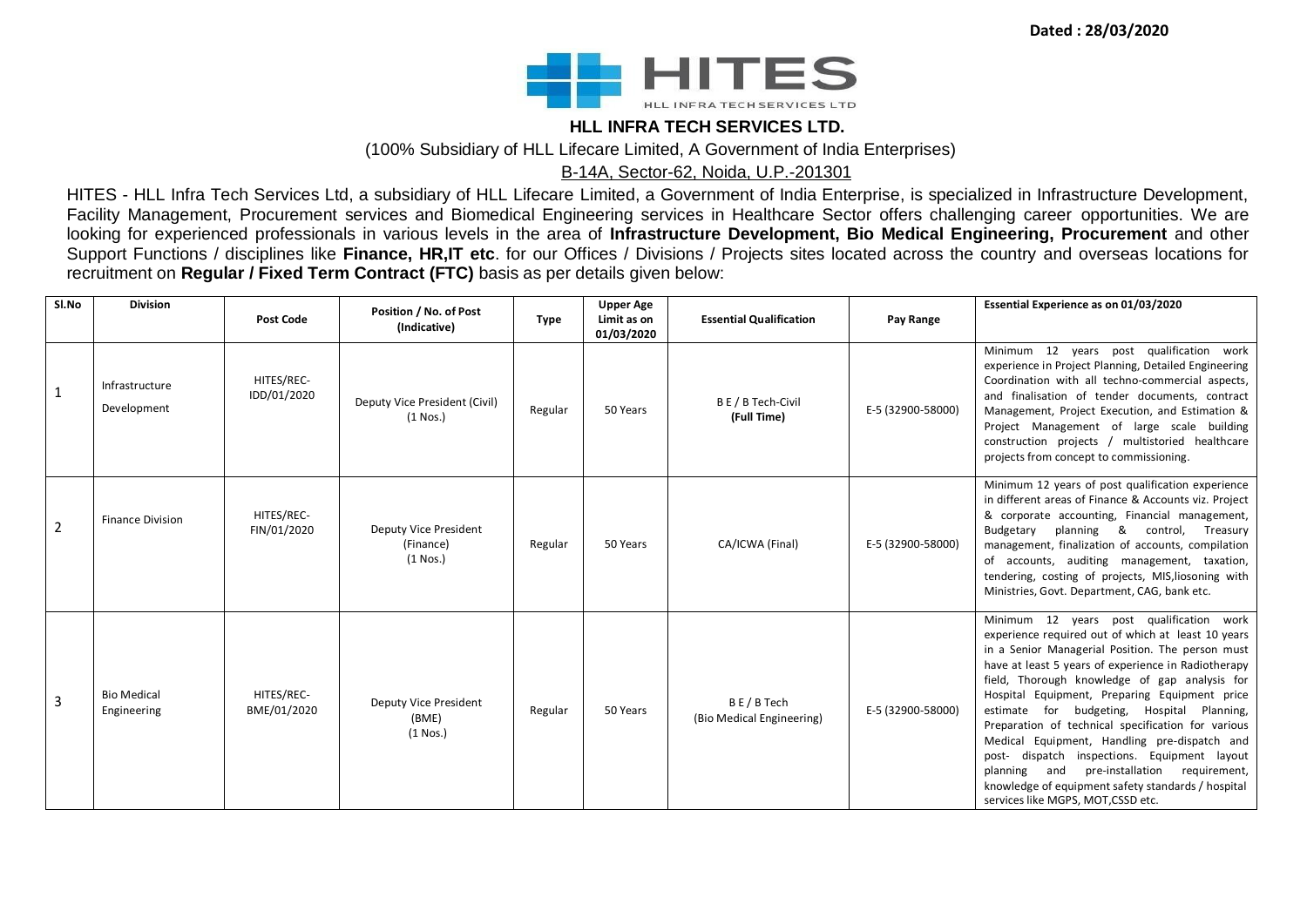| Sl.No          | <b>Division</b>              | <b>Post Code</b>          | Position / No. of Post<br>(Indicative)                                       | <b>Type</b> | <b>Upper Age</b><br>Limit as on<br>01/03/2020 | <b>Essential Qualification</b><br>(Full Time)        | Pay Range                                | Essential Experience as on 01/03/2020                                                                                                                                                                                                                                                                                                                                                                                                                                                                                                                                                                                                                                                                                                                   |
|----------------|------------------------------|---------------------------|------------------------------------------------------------------------------|-------------|-----------------------------------------------|------------------------------------------------------|------------------------------------------|---------------------------------------------------------------------------------------------------------------------------------------------------------------------------------------------------------------------------------------------------------------------------------------------------------------------------------------------------------------------------------------------------------------------------------------------------------------------------------------------------------------------------------------------------------------------------------------------------------------------------------------------------------------------------------------------------------------------------------------------------------|
| 4              | Information<br>Technology    | HITES/REC-<br>IT/01/2020  | Deputy Vice President /<br>Deputy General Manager (IT)<br>$(1$ Nos.)         | <b>FTC</b>  | 50 Years /<br>45 Years                        | BE/BTech<br>(Information Technology)<br>(Full Time)  | E-5 (32900-58000)/<br>E-4 (29100-54500   | Minimum 12Years for DVP Position / 10 Years for<br>DGM position of post qualification work<br>experience in computer hardware, network and<br>security systems. Hands on experience in trouble<br>shooting network components, firewall, LAN, WAN<br>etc. Incumbent should have experience in<br>implementation of ERP and should be well versed<br>with ERP (Preferably SAP), working especially in<br>MM,PS,PM ESS, SRM (e-tendering) modules and<br>should be able to use the modules for business<br>processes and support the end users. Should be<br>able to negotiate with service providers, vendors,<br>train vendors in e-tendering and provide support<br>etc. Management of e-mail services, domain<br>registration and website management. |
| 5              | Procurement &<br>Consultancy | HITES/REC-<br>PCD/01/2020 | Deputy General Manager<br>(Procurement)<br>$(2$ Nos.)                        | Regular     | 45 Years                                      | Graduate in Engineering<br>(Full Time)               | E-4 (29100 - 54500)                      | Minimum 10 years post qualification work<br>experience required. Out of total<br>post<br>Qualification experience candidate should have at<br>least 5 years of hands on experience in Public<br>Procurement Procedure of Medical Equipment,<br>Goods, Material etc.<br>Experience in Medical Equipment Procurement in<br>Govt. / PSUs is Desirable.                                                                                                                                                                                                                                                                                                                                                                                                     |
| 6              | <b>Bio Medical Division</b>  | HITES/REC-<br>BME/02/2020 | Deputy General Manager<br>(BME)<br>$(1$ Nos.)                                | Regular     | 45 Years                                      | BE/BTech<br>(Bio Medical Engineering)<br>(Full Time) | E-4 (29100 - 54500)                      | Minimum 10 years post qualification work<br>experience Radiotherapy field, through knowledge<br>of gap analysis for Hospital equipment, preparing<br>equipment price estimate budgeting, Hospital<br>Planning, preparation of technical specification for<br>various Medical Equipment, handling pre-dispatch<br>and post dispatch inspections. Equipment layout<br>planning and pre-installation requirement,<br>knowledge of equipment safety standards/hospital<br>services like MGPS, MOT, CSSD etc.                                                                                                                                                                                                                                                |
| $\overline{7}$ | <b>Finance Division</b>      | HITES/REC-<br>FIN/02/2020 | Deputy General Manager /<br>Senior Manager (Finance)<br>(1 <sub>nos.</sub> ) | Regular     | 45 Years                                      | CA/ICWA (Final)                                      | E-4 (29100 - 54500)<br>E-3 (24900-50500) | Minimum 10 yrs for DGM Post /8 Yrs for SM Post<br>of post qualification work experience at<br>managerial level in different areas of Finance &<br>Accounts viz. Project & corporate accounting,<br>Financial management, Budgetary planning &<br>control, Treasury management, finalization of<br>accounts, compilation of accounts, auditing<br>management, taxation, tendering, costing of<br>projects, MIS, liosoning with Ministries, Govt.<br>Department, CAG, bank etc.                                                                                                                                                                                                                                                                           |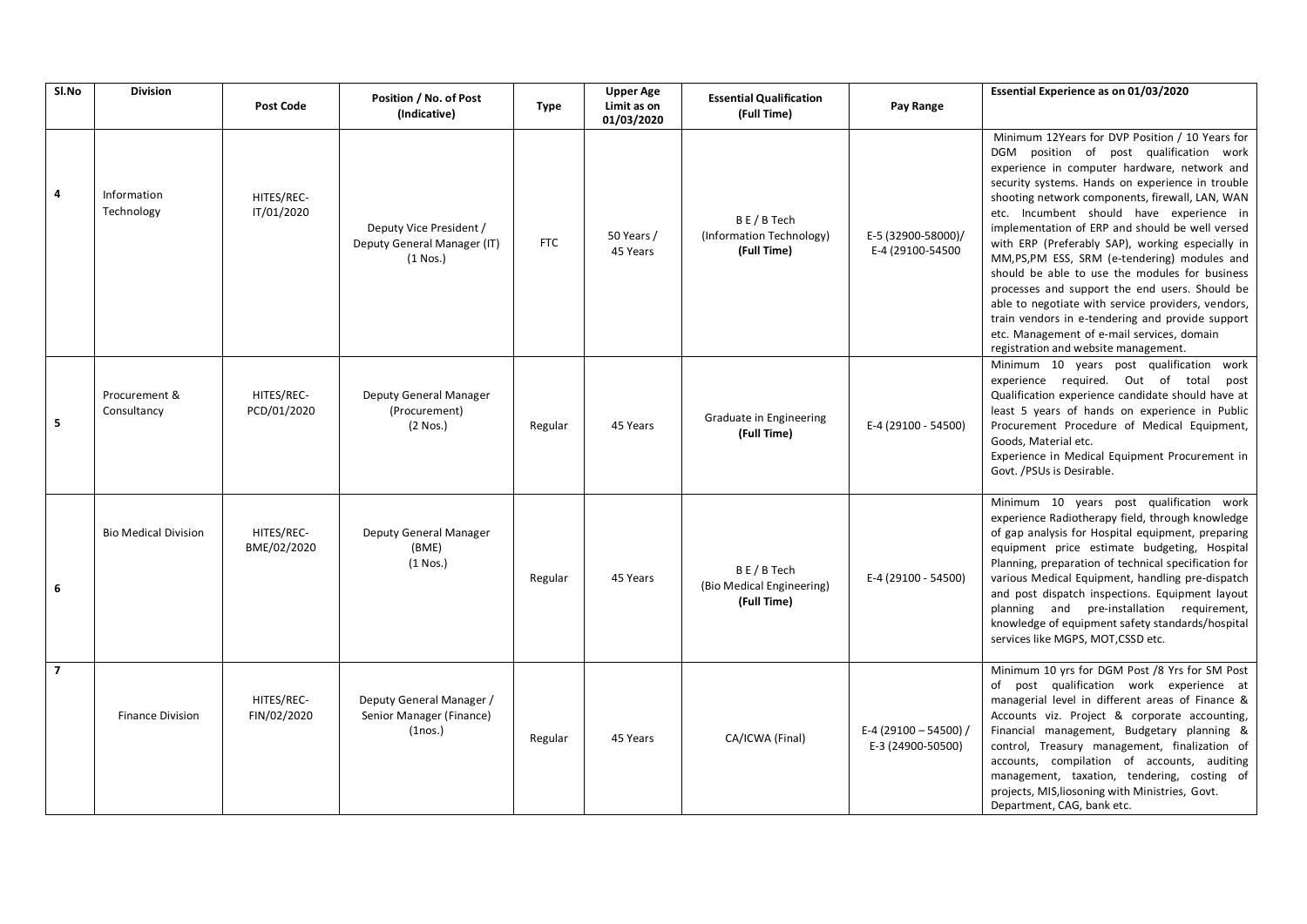| SI.No | <b>Division</b>                   |                           | <b>Upper Age</b>                                      |            |                           |                                                                             | Essential Experience as on 01/03/2020 |                                                                                                                                                                                                                                                                                                                                                                                                                                                                                                                                                                                                                                                                                                                                        |  |
|-------|-----------------------------------|---------------------------|-------------------------------------------------------|------------|---------------------------|-----------------------------------------------------------------------------|---------------------------------------|----------------------------------------------------------------------------------------------------------------------------------------------------------------------------------------------------------------------------------------------------------------------------------------------------------------------------------------------------------------------------------------------------------------------------------------------------------------------------------------------------------------------------------------------------------------------------------------------------------------------------------------------------------------------------------------------------------------------------------------|--|
|       |                                   | <b>Post Code</b>          | Position / No. of Post<br>(Indicative)                | Type       | Limit as on<br>01/03/2020 | <b>Essential Qualification</b>                                              | Pay Range                             |                                                                                                                                                                                                                                                                                                                                                                                                                                                                                                                                                                                                                                                                                                                                        |  |
| 8     | Infrastructure<br>Development     | HITES/REC-<br>IDD/02/2020 | Chief Project Manager Civil)<br>$(2$ Nos.)            | <b>FTC</b> | 50 Years                  | B E / B Tech- Civil<br>(Full Time)<br>Or<br>Diploma<br>Civil<br>(Full Time) | E-4 (29100 - 54500)                   | Minimum 15 Years for Degree holders / 18 years<br>for Diploma holders of post qualification work<br>experience in Project Planning, Contract<br>Management, Project Execution, preparation of<br>cost estimates & detailed project reports, review<br>drawings, preparation of tender documents,<br>quantity surveying, processing of bills etc. as per<br>Govt. / CPWD procedures, monitoring construction<br>management at sites with specified QA/QC<br>standards, liaisoning with clients, consultants,<br>contractors & other stakeholders including Govt.<br>Statutory authorities as per requirements for<br>large scale building construction projects /<br>multistoried healthcare projects from concept to<br>commissioning. |  |
| 9     | Infrastructure<br>Development     | HITES/REC-<br>IDD/03/2020 | Senior Manager (Civil)<br>(1 No.)                     | Regular    | 45 Years                  | B E / B Tech-Civil<br>(Full Time)                                           | E-3 (24900-50500)                     | Minimum 8 Years of post qualification work<br>experience in Project planning and Execution &<br>contract management of civil & allied works of<br>large sized multi storied building preferably<br>Hospitals & other Health care projects The<br>detailed task includes preparation of cost<br>estimates & detailed project reports, review of<br>drawings, preparation of tender documents,<br>quantity surveying, processing of bills etc. as per<br>Govt. CPWD procedures, monitoring, construction<br>management at sites with specified QA/QC<br>standards, liaisoning with clients, consultants,<br>contractors & other stakeholders including Govt.<br>Statutory authorities as per requirement.                                |  |
| 10    | Procurement &<br>Consultancy      | HITES/REC-<br>PCD/02/2020 | Senior Manager<br>(Procurement)<br>$(1$ Nos.)         | Regular    | 45 Yrs.                   | Graduate in Engineering<br>(Full Time)                                      | E-3 (24900-50500)                     | Minimum 8 Years of post qualification work<br>experience in Indent Scrutiny, Bid Documentation<br>preparation, Tendering, Bid Scrutiny, Evaluation<br>for Procurement of Medical Equipment / Hospital<br>consumable etc<br>Experience in Govt. / PSUs is Desirable.                                                                                                                                                                                                                                                                                                                                                                                                                                                                    |  |
| 11    | Procurement &<br>Consultancy      | HITES/REC-<br>PCD/03/2020 | Senior Manager (Contract<br>Management)<br>$(3$ Nos.) | Regular    | 45 Yrs.                   | Graduate in Engineering<br>(Full Time)                                      | E-3 (24900-50500)                     | Minimum 8 Years of post qualification work<br>experience in post contract Management of<br>Medical / Cold chain Equipment / Drugs etc.<br>Which includes coordination with all authorities<br>after processing of order, L/C management, pre<br>post shipment inspection, delivery<br>and<br>monitoring, Bill processing and payment release<br>to suppliers etc<br>Experience in Govt. / PSUs is Desirable                                                                                                                                                                                                                                                                                                                            |  |
| 12    | <b>Bio Medical</b><br>Engineering | HITES/REC-<br>BME/03/2020 | Senior Manager (BME)<br>$(3$ Nos.)                    | Regular    | 45 Years                  | BE/B Tech<br>(Bio Medical Engineering)<br>(Full Time)                       | E-3 (24900-50500)                     | Minimum 8 Years of post qualification work<br>experience. The role in this position requires<br>experience in the key tasks of Planning,<br>Preparation of specifications, review of drawings,<br>cost estimation, tendering, Installation, Testing &<br>Commissioning& processing of bills of Bio-<br>Medical/Hospital equipment for Hospitals &<br>Healthcare projects                                                                                                                                                                                                                                                                                                                                                               |  |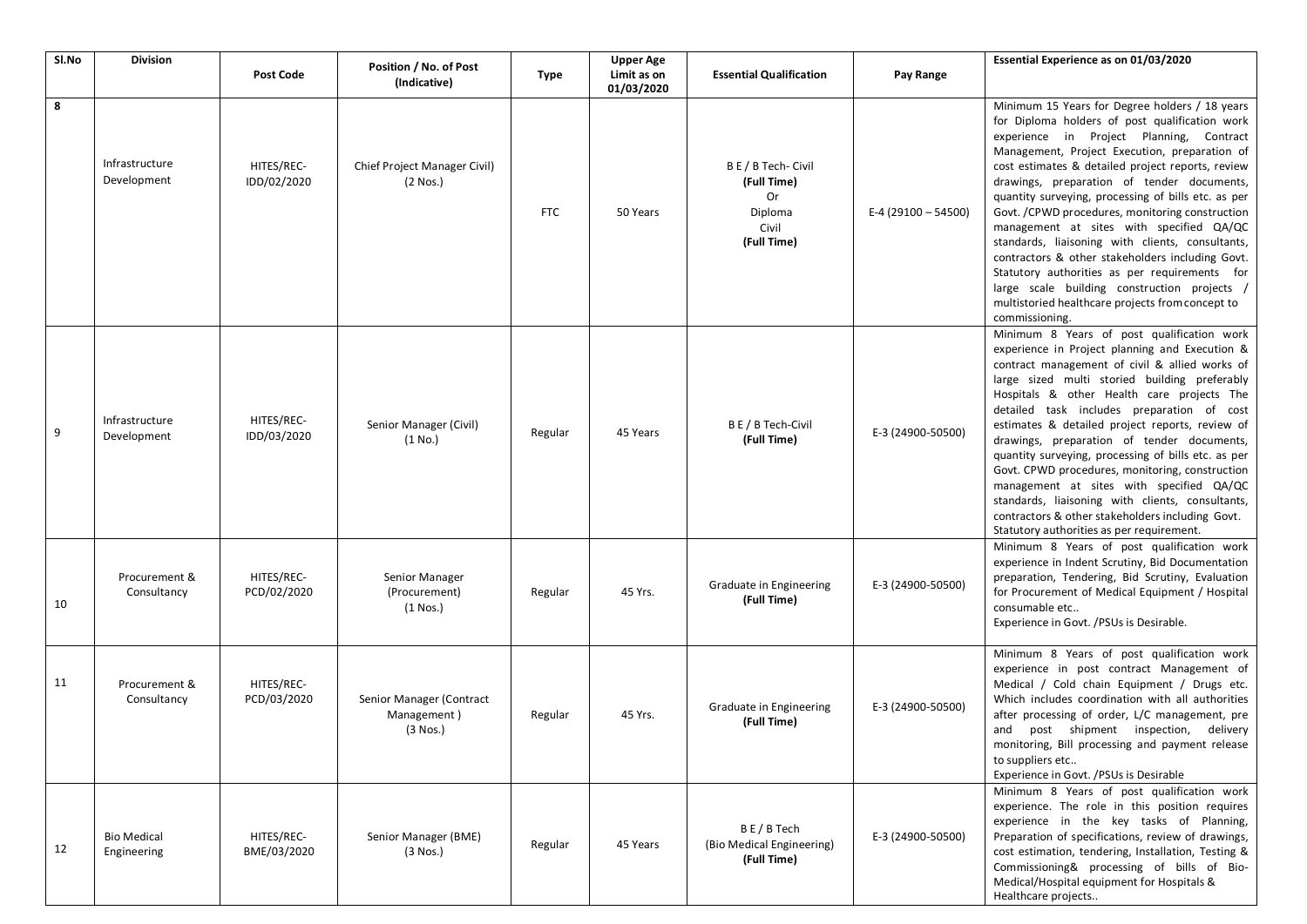| Sl.No | <b>Division</b>               | <b>Post Code</b>          | Position / No. of Post                                             | <b>Type</b> | <b>Upper Age</b><br>Limit as on | <b>Essential Qualification</b>                                                                                            | Pay Range         | Essential Experience as on 01/03/2020                                                                                                                                                                                                                                                                                                                                                                                                                                                                                                                                                                                                                                                                                                                         |
|-------|-------------------------------|---------------------------|--------------------------------------------------------------------|-------------|---------------------------------|---------------------------------------------------------------------------------------------------------------------------|-------------------|---------------------------------------------------------------------------------------------------------------------------------------------------------------------------------------------------------------------------------------------------------------------------------------------------------------------------------------------------------------------------------------------------------------------------------------------------------------------------------------------------------------------------------------------------------------------------------------------------------------------------------------------------------------------------------------------------------------------------------------------------------------|
|       |                               |                           | (Indicative)                                                       |             | 01/03/2020                      |                                                                                                                           |                   |                                                                                                                                                                                                                                                                                                                                                                                                                                                                                                                                                                                                                                                                                                                                                               |
| 13    | Infrastructure<br>Development | HITES/REC-<br>IDD/04/2020 | Project Manager (Civil)<br>$(2$ Nos.)                              | <b>FTC</b>  | 45 Years                        | B E / B Tech-Civil<br>(Full Time)<br>Or<br>Diploma (Civil)<br>(Full Time)                                                 | E-3 (24900-50500) | Minimum 8 Years for Degree holders / 11 years<br>for Diploma holders of post qualification work<br>experience in Project planning and Execution &<br>contract management of civil & allied works of<br>large sized multi storied building preferably<br>Hospitals & other Health care projects. The<br>detailed task includes preparation of cost<br>estimates & detailed project reports, review of<br>drawings, preparation of tender documents,<br>quantity surveying, processing of bills etc. as per<br>Govt. CPWD procedures, monitoring, construction<br>management at sites with specified QA/QC<br>standards, liaisoning with clients, consultants,<br>contractors & other stakeholders including Govt.<br>Statutory authorities as per requirement. |
| 14    | Infrastructure<br>Development | HITES/REC-<br>IDD/05/2020 | Project Engineer<br>(Electrical/Mechanical)<br>(7 Nos.)            | <b>FTC</b>  | 40 Years                        | $B E / B$ Tech-<br>Electrical/Mechanical<br>(Full Time)<br><b>Or</b><br>Diploma<br>(Electrical/Mechanical)<br>(Full Time) | E-2 (20600-46500) | Minimum 8 Years for Degree holders / 11 years<br>for Diploma holders of post qualification work<br>experience in Project Execution including<br>supervision, strict adherence with contractual<br>terms & quality assurance, inspection and testing<br>procedures, coordination skills, good knowledge<br>in standard codes and CPWD specifications /<br>manuals, quantity survey and review of daily site<br>measurements, checking of bills w.r.t. MEP<br>services for large sized / multi storied building.<br>Experience on Hospital Projects will be preferred                                                                                                                                                                                           |
| 15    | Infrastructure<br>Development | HITES/REC-<br>IDD/06/2020 | Manager (Civil)<br>$(2$ Nos.)                                      | Regular     | 40 Years                        | B E / B Tech-Civil<br>(Full Time)                                                                                         | E-2 (20600-46500) | Minimum 5 Years of Post Qualification work<br>experience in Project planning and Execution &<br>contract management of civil & allied works of<br>large sized multi storied building preferably<br>Hospitals & other Health care projects. The<br>detailed task includes preparation of cost<br>estimates & detailed project reports, review of<br>drawings, preparation of tender documents,<br>quantity surveying, processing of bills etc. as per<br>Govt. CPWD procedures, monitoring, construction<br>management at sites with specified QA/QC<br>standards, liaisoning with clients, consultants,<br>contractors & other stakeholders including Govt.<br>Statutory authorities as per requirement                                                       |
| 16    | Infrastructure<br>Development | HITES/REC-<br>IDD/07/2020 | Manager(Architect)<br>$(1$ Nos.)                                   | Regular/FTC | 40 Years                        | B. Arch (registered with<br>council of architecture)<br>(Full Time)                                                       | E-2 (20600-46500) | Minimum 5 Years of post qualification work<br>experience in Preparation and Review of<br>Architectural Building Plans and Designs of Multi<br>Storied Buildings preferably Hospitals and<br>Health care Projects using latest software.                                                                                                                                                                                                                                                                                                                                                                                                                                                                                                                       |
| 17    | Information<br>Technology     | HITES/REC-<br>IT/02/2020  | Manager (IT- Audio Visual &<br>Communication System)<br>$(1$ nos.) | <b>FTC</b>  | 40 Years                        | B.E./B.Tech. - Electronics &<br>Communication /<br><b>Information Technology</b><br>(Full Time)                           | E-2 (20600-46500) | Minimum 5 Years post qualification work<br>Experience in Audio Visual and Communication<br>System.                                                                                                                                                                                                                                                                                                                                                                                                                                                                                                                                                                                                                                                            |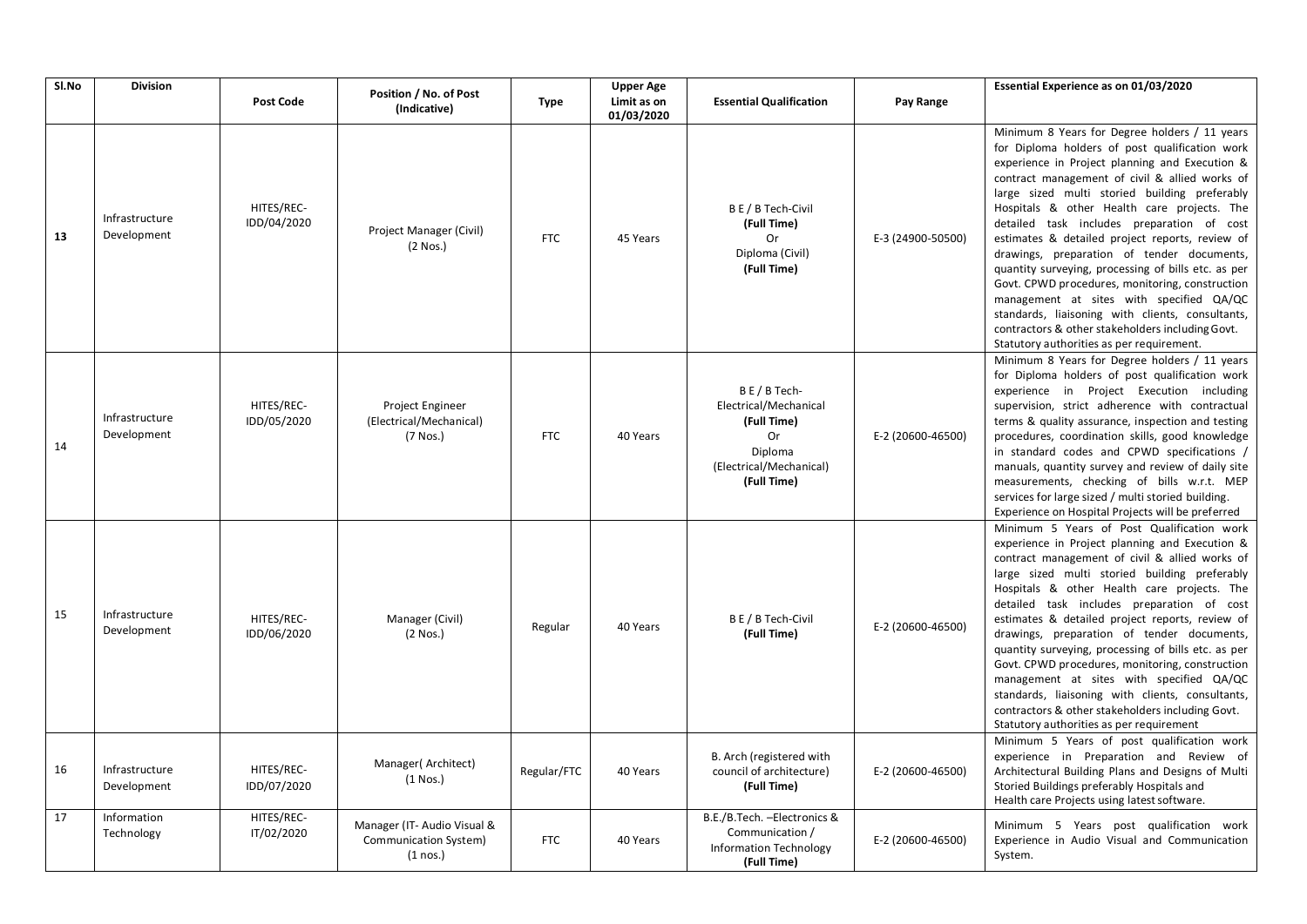| SI.No | <b>Division</b>                | <b>Post Code</b>          | Position / No. of Post                                  | Type       | <b>Upper Age</b><br>Limit as on | <b>Essential Qualification</b>                                            | Pay Range                                | Essential Experience as on 01/03/2020                                                                                                                                                                                                                                                                                                                                                                                                                                                                                                                                                                                                                                                                                                                          |
|-------|--------------------------------|---------------------------|---------------------------------------------------------|------------|---------------------------------|---------------------------------------------------------------------------|------------------------------------------|----------------------------------------------------------------------------------------------------------------------------------------------------------------------------------------------------------------------------------------------------------------------------------------------------------------------------------------------------------------------------------------------------------------------------------------------------------------------------------------------------------------------------------------------------------------------------------------------------------------------------------------------------------------------------------------------------------------------------------------------------------------|
|       |                                |                           | (Indicative)                                            |            | 01/03/2020                      |                                                                           |                                          |                                                                                                                                                                                                                                                                                                                                                                                                                                                                                                                                                                                                                                                                                                                                                                |
| 18    | <b>Bio Medical Engineering</b> | HITES/REC-<br>BME/04/2020 | Manager<br>(BME)<br>$(1$ Nos.)                          | <b>FTC</b> | 40 Years.                       | BE/BTech<br>(Electronics/Electrical)<br>(Full Time)                       | E-2 (20600-46500)                        | Minimum 5 Years of post qualification work<br>experience .The role in this position requires<br>experience in the key tasks of Planning,<br>Preparation of specifications, review of<br>drawings,<br>cost estimation, tendering,<br>Installation, Testing & Commissioning&<br>processing of bills of Bio-Medical/Hospital<br>equipment for Hospitals & Healthcare<br>projects                                                                                                                                                                                                                                                                                                                                                                                  |
| 19    | Infrastructure Development     | HITES/REC-<br>IDD/08/2020 | Project Engineer (Civil)<br>$(5$ Nos.)                  | <b>FTC</b> | 40 Years                        | B E / B Tech-Civil<br>(Full Time)<br>0r<br>Diploma (Civil)<br>(Full Time) | E-2 (20600-46500)                        | Minimum 5 Years for Degree Holders / 8 Years<br>for Diploma Holders of post qualification work<br>experience in Project planning and Execution<br>& contract management of civil & allied works<br>of large sized multi storied building preferably<br>Hospitals & other Health care projects The<br>detailed task includes preparation of cost<br>estimates & detailed project reports, review of<br>drawings, preparation of tender documents,<br>quantity surveying, processing of bills etc. as<br>per Govt. CPWD procedures, monitoring,<br>construction management at sites with<br>specified QA/QC standards, liaisoning with<br>clients, consultants, contractors & other<br>stakeholders including Govt. Statutory<br>authorities as per requirement. |
| 20    | <b>Information Technology</b>  | HITES/REC-<br>IT/03/2020  | Manager / Deputy Manager<br>(IT)<br>$(2$ Nos.)          | <b>FTC</b> | 40 Years                        | BE/BTech<br>(Information Technology /<br>Computer Science)<br>(Full Time) | E-2 (20600-46500)/<br>E-1 (16400 -40500) | Minimum 5 Yrs for Manager /3 Yrs for DM of<br>post qualification work experience in e-office,<br>Software development tools, Server infra<br>management & networking.                                                                                                                                                                                                                                                                                                                                                                                                                                                                                                                                                                                          |
| 21    | Infrastructure Development     | HITES/REC-<br>IDD/09/2020 | Deputy Manager<br>(Electrical/Mechanical)<br>$(2$ Nos.) | Regular    | 40 Years                        | B.E. / B.Tech<br>(Electrical/Mechanical)<br>(Full Time)                   | E-1(16400 - 40500)                       | Minimum 3 Years of post qualification work<br>experience in Project planning and Execution &<br>Contract management of civil & allied works of<br>large sized multi storied building preferably<br>Hospitals & other Health care projects The<br>detailed task includes preparation of cost<br>estimates & detailed project reports, review of<br>drawings, preparation of tender documents,<br>quantity surveying, processing of bills etc. as<br>per Govt. CPWD procedures, monitoring,<br>construction management at sites with<br>specified QA/QC standards, liaisoning with<br>clients, consultants, contractors & other<br>stakeholders including Govt. Statutory<br>authorities as per requirement                                                      |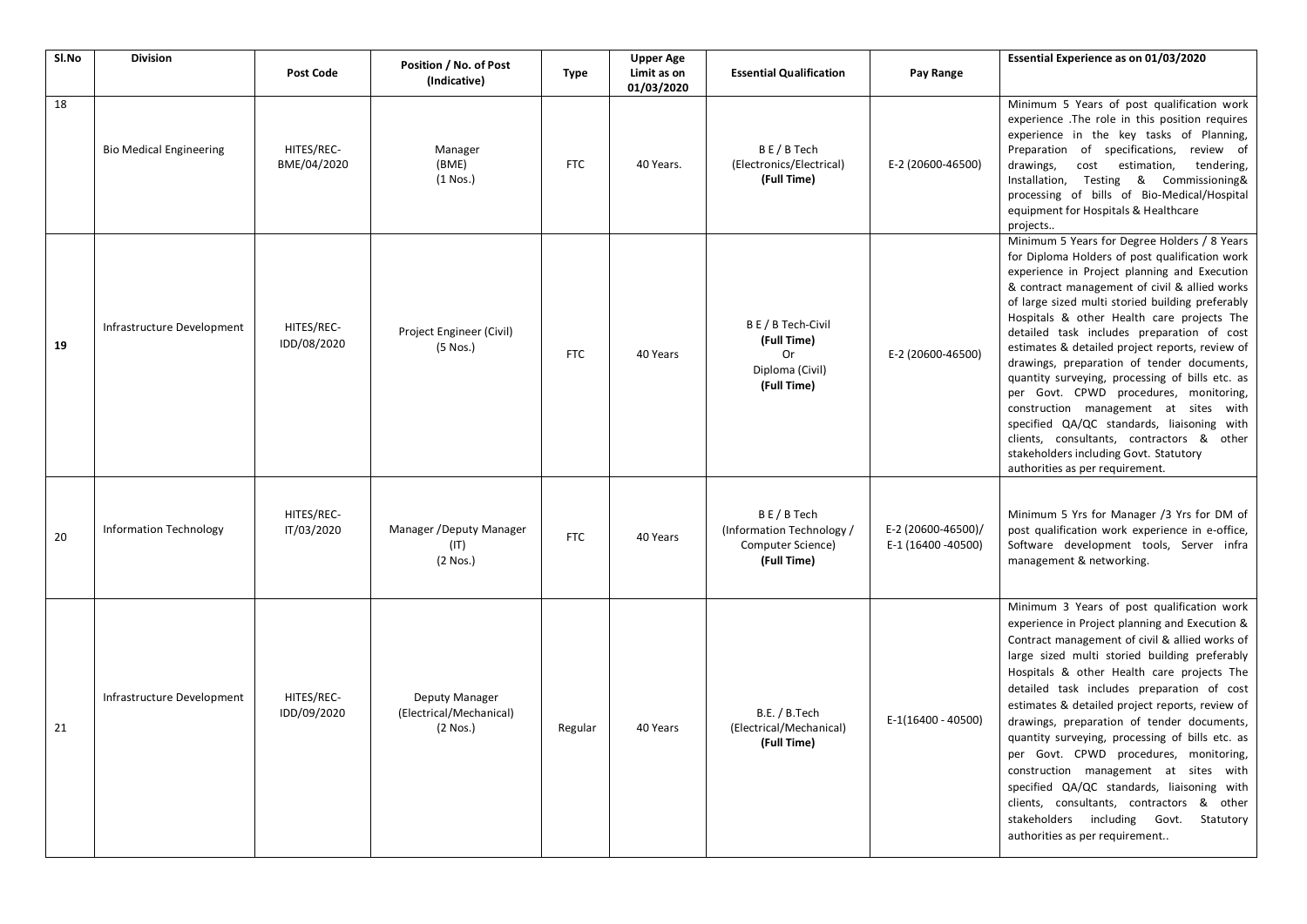| Sl.No | <b>Division</b>               |                           |                                                         |             | <b>Upper Age</b>          |                                                                                                            |                    | Essential Experience as on 01/03/2020                                                                                                                                                                                                                                                                                                                                                                                                                                                                                                                                                                                                                                                                                                                                  |
|-------|-------------------------------|---------------------------|---------------------------------------------------------|-------------|---------------------------|------------------------------------------------------------------------------------------------------------|--------------------|------------------------------------------------------------------------------------------------------------------------------------------------------------------------------------------------------------------------------------------------------------------------------------------------------------------------------------------------------------------------------------------------------------------------------------------------------------------------------------------------------------------------------------------------------------------------------------------------------------------------------------------------------------------------------------------------------------------------------------------------------------------------|
|       |                               | <b>Post Code</b>          | Position / No. of Post<br>(Indicative)                  | <b>Type</b> | Limit as on<br>01/03/2020 | <b>Essential Qualification</b>                                                                             | Pay Range          |                                                                                                                                                                                                                                                                                                                                                                                                                                                                                                                                                                                                                                                                                                                                                                        |
| 21    | Infrastructure<br>Development | HITES/REC-<br>IDD/09/2020 | Deputy Manager<br>(Electrical/Mechanical)<br>$(2$ Nos.) | <b>FTC</b>  | 40 Years                  | B.E. / B.Tech<br>(Electrical/Mechanical)<br><b>OR</b><br>Diploma<br>(Electrical/Mechanical)<br>(Full Time) | E-1(16400 - 40500) | Minimum 3 Years for Degree Holders / 5 Years for<br>Diploma Holders of post qualification work<br>experience in Project planning and Execution &<br>Contract management of civil & allied works of<br>large sized multi storied building preferably<br>Hospitals & other Health care projects The<br>detailed task includes preparation of cost<br>estimates & detailed project reports, review of<br>drawings, preparation of tender documents,<br>quantity surveying, processing of bills etc. as per<br>CPWD<br>procedures,<br>Govt.<br>monitoring,<br>construction management at sites with specified<br>QA/QC standards, liaisoning with clients,<br>consultants, contractors & other stakeholders<br>including Govt. Statutory authorities as per<br>requirement |
| 22    | Infrastructure<br>Development | HITES/REC-<br>IDD/10/2020 | Deputy Manager<br>(Civil)<br>$(1$ Nos.)                 | Regular     | 40 Years                  | B.E. / B.Tech<br>(Civil)<br>(Full Time)                                                                    | E-1(16400 - 40500) | Minimum 3 Years of post qualification work<br>experience in Project planning and Execution &<br>Contract management of civil & allied works of<br>large sized multi storied building preferably<br>Hospitals & other Health care projects The<br>detailed task includes preparation of cost<br>estimates & detailed project reports, review of<br>drawings, preparation of tender documents,<br>quantity surveying, processing of bills etc. as per<br>CPWD<br>Govt.<br>procedures,<br>monitoring,<br>construction management at sites with specified<br>QA/QC standards, liaisoning with clients,<br>consultants, contractors & other stakeholders<br>including Govt. Statutory authorities as per<br>requirement                                                     |
|       |                               |                           |                                                         | <b>FTC</b>  | 40 Years                  | B.E. / B.Tech<br>(Civil)<br><b>UK</b><br>Diploma (Civil)<br>(Full Time)                                    | E-1(16400 - 40500) | Minimum 3 Years for Degree Holders / 5 Years for<br>Diploma Holders of post qualification work<br>experience in Project planning and Execution &<br>Contract management of civil & allied works of<br>large sized multi storied building preferably<br>Hospitals & other Health care projects The<br>detailed task includes preparation of cost<br>estimates & detailed project reports, review of<br>drawings, preparation of tender documents,<br>quantity surveying, processing of bills etc. as per<br>Govt. CPWD<br>procedures,<br>monitoring,<br>construction management at sites with specified<br>QA/QC standards, liaisoning with clients,<br>consultants, contractors & other stakeholders<br>including Govt. Statutory authorities as per<br>requirement    |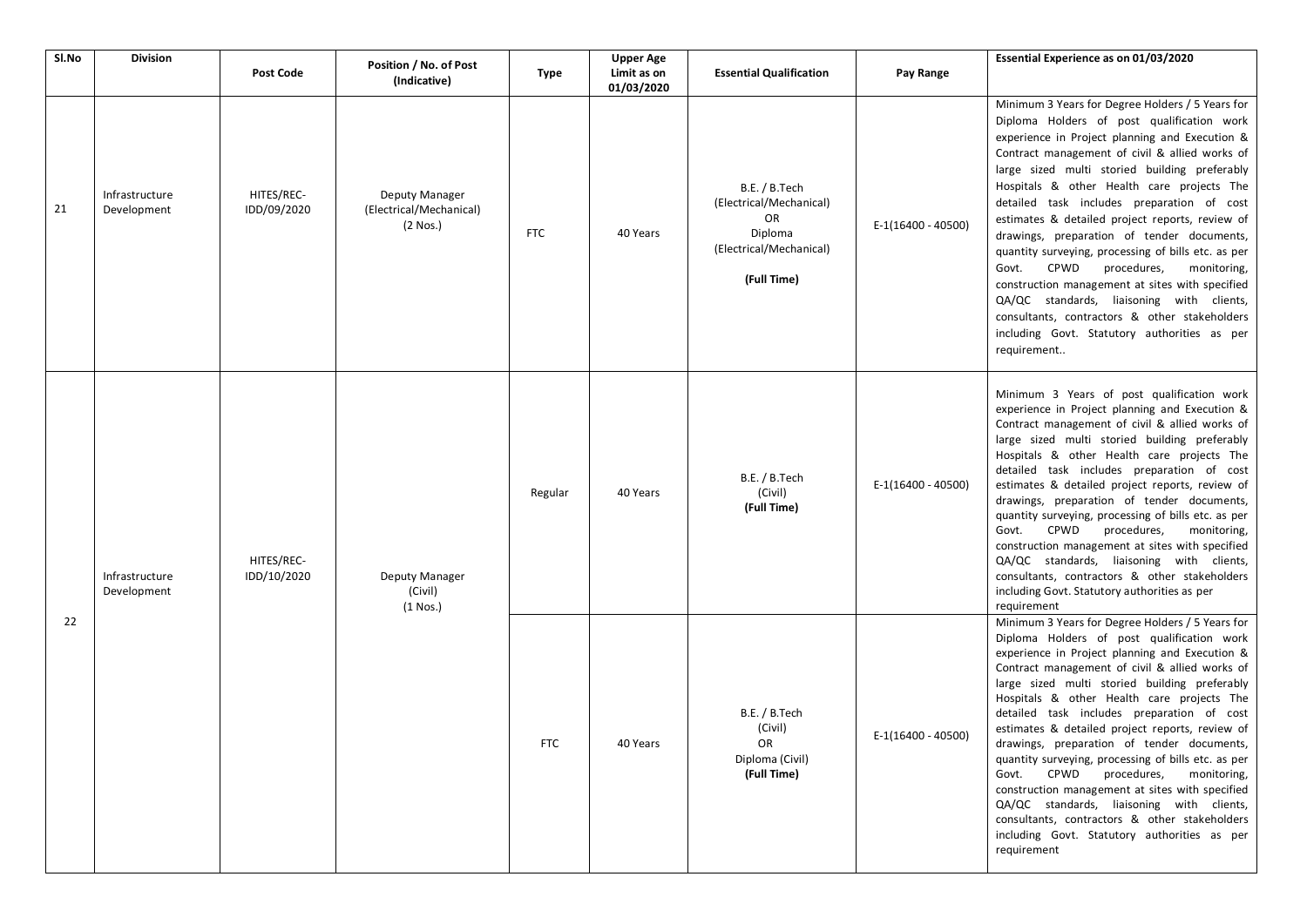| Sl.No | <b>Division</b>                              | <b>Post Code</b>          | Position / No. of Post<br>(Indicative)                                        | <b>Type</b> | <b>Upper Age</b><br>Limit as on<br>01/3/2020 | <b>Essential Qualification</b>                                                           | Pay Range                                 | Essential Experience as on 01/03/2020                                                                                                                                                                                                                                                                                                                                                                                                                                                                                                                                                                                                                                                                              |
|-------|----------------------------------------------|---------------------------|-------------------------------------------------------------------------------|-------------|----------------------------------------------|------------------------------------------------------------------------------------------|-------------------------------------------|--------------------------------------------------------------------------------------------------------------------------------------------------------------------------------------------------------------------------------------------------------------------------------------------------------------------------------------------------------------------------------------------------------------------------------------------------------------------------------------------------------------------------------------------------------------------------------------------------------------------------------------------------------------------------------------------------------------------|
| 23    | Infrastructure<br>Development                | HITES/REC-<br>IDD/11/2020 | Deputy Manager<br>(Structural)<br>$(1$ Nos.)                                  | Regular/FTC | 40 Years                                     | B.E. / B.Tech (Civil)<br>with<br>M.E / M.Tech (Structural<br>Engineering)<br>(Full Time) | E-1(16400 - 40500)                        | Minimum 3 Years of post qualification work<br>experience in Project planning and Execution &<br>Contract management of civil & allied works of<br>large sized multi storied building preferably<br>Hospitals & other Health care projects The<br>detailed task includes preparation of cost<br>estimates & detailed project reports, review of<br>drawings, preparation of tender documents,<br>quantity surveying, processing of bills etc. as per<br>CPWD<br>procedures,<br>monitoring,<br>Govt.<br>construction management at sites with specified<br>QA/QC standards, liaisoning with clients,<br>consultants, contractors & other stakeholders<br>including Govt. Statutory authorities as per<br>requirement |
| 24    | Finance                                      | HITES/REC-<br>FIN/03/2020 | Deputy Manager (Finance)<br>(03 Nos.)                                         | <b>FTC</b>  | 40 Years                                     | CA/ICWA (Final)                                                                          | E-1(16400 - 40500)                        | Minimum 3 Years of post qualification work<br>experience in Infrastructure / Procurement<br>Project Accounting, Finalization of Accounts,<br>Compilation, Tendering, Taxation, Vetting of<br>Suppliers / Contractors Bills etc                                                                                                                                                                                                                                                                                                                                                                                                                                                                                     |
| 25    | <b>Bio Medical</b><br>Engineering            | HITES/REC-<br>BME/05/2020 | Deputy Manager (BME)<br>$(03$ Nos.)                                           | Regular     | 40 Years                                     | B E / B Tech<br>(Bio Medical Engineering)<br>(Full Time)                                 | E-1(16400 - 40500)                        | Minimum 3 Years of post qualification work<br>experience .The role in this position requires<br>experience in the key tasks of Planning,<br>Preparation of specifications, review of drawings,<br>cost estimation, tendering, Installation, Testing &<br>Commissioning& processing of bills of Bio-<br>Medical/Hospital equipment for Hospitals &<br>Healthcare projects                                                                                                                                                                                                                                                                                                                                           |
| 26    | Procurement &<br><b>Consultancy Division</b> | HITES/REC-<br>PCD/04/2020 | Deputy Manager (PCD)<br>(02 Nos.)                                             | Regular/FTC | 40 Years                                     | Graduate in Engineering<br>(Full Time)                                                   | E-1(16400 - 40500)                        | Minimum 3 years of post qualification work<br>experienc in Indent Scrutiny, Bid Documentation<br>preparation, Tendering, Bid Scrutiny, Evaluation<br>for Procurement of Medical Equipment / Hospital<br>consumable etc<br>Experience in Govt. / PSUs is Desirable                                                                                                                                                                                                                                                                                                                                                                                                                                                  |
| 27    | Bio-Medical<br><b>Engineering Division</b>   | HITES/REC-<br>BME/06/2020 | Test Engineer (3 nos.)                                                        | <b>FTC</b>  | 30 Years.                                    | B.E/B.Tech/ M.Sc.<br>(Electronics/Electrical)<br>(Full Time)                             | $E-1(16400 - 40500)$                      | Minimum 3 Years of Post qualification experience<br>required in conducting Transient Testing<br>including ESD                                                                                                                                                                                                                                                                                                                                                                                                                                                                                                                                                                                                      |
| 28    | HR & Admin                                   | HITES/REC-<br>HR/01/2020  | Deputy Manager /<br><b>Assistant Manager</b><br>(Admin & Liaison)<br>(2 Nos.) | Regular/FTC | 40 Years/<br>37 Years                        | MBA(HR)/PGDHRM/MSW/PG<br><b>DPMIR</b>                                                    | E-1(16400 - 40500) /<br>E-0 (12600-32500) | Minimum 3 Years for Deputy Manager / 1 Year<br>for Assistant Manager of post qualification work<br>experience in Admin & Liaison Activity with<br>Ministry and various Government and non -<br>government Organisations (state/central) /<br>PSU'S or Autonomous Bodies under Govt.                                                                                                                                                                                                                                                                                                                                                                                                                                |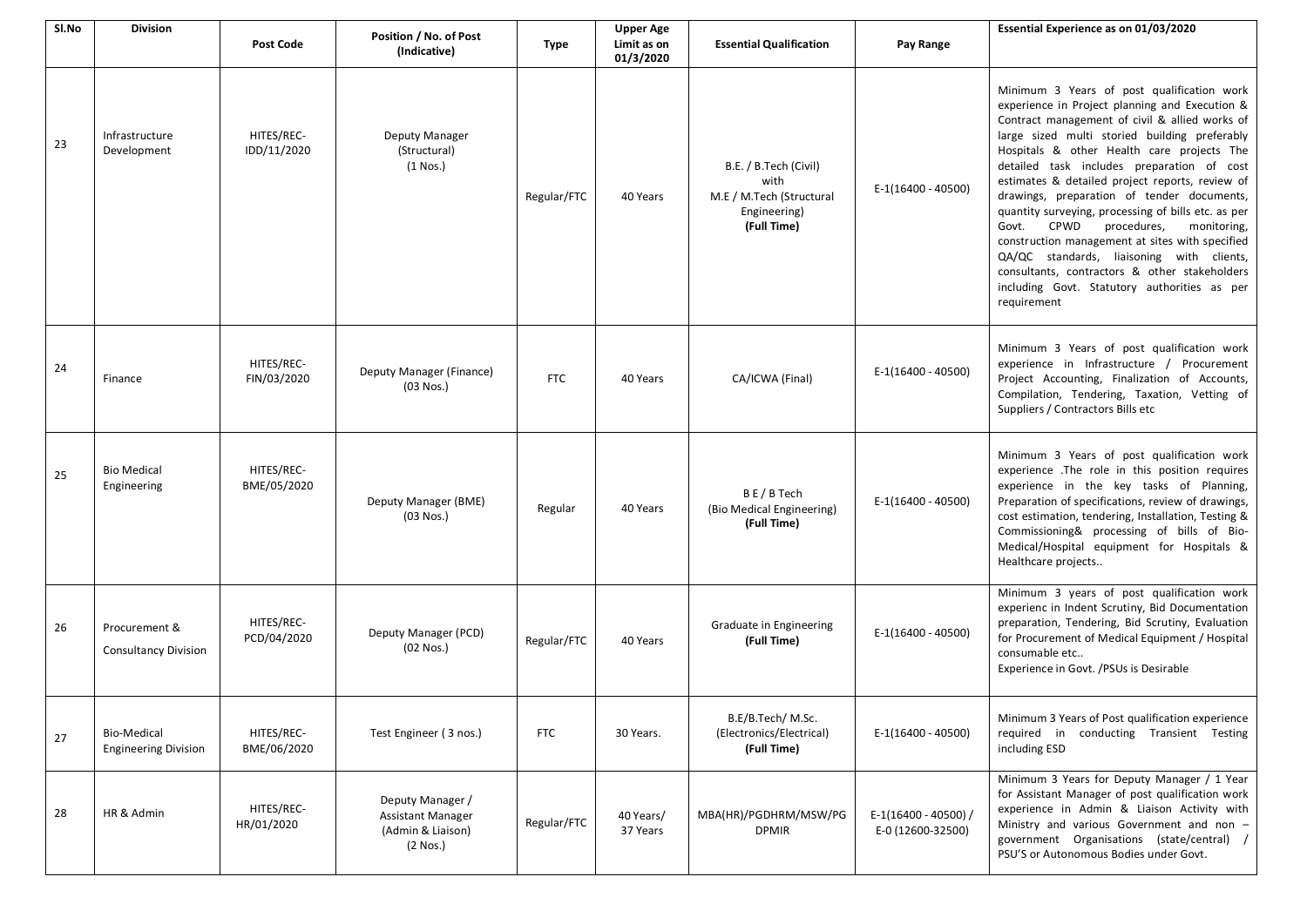| Sl.No | <b>Division</b>                              | Post Code                 | Position / No. of Post<br>(Indicative)                             | <b>Type</b> | <b>Upper Age</b><br>Limit as on<br>01/03/2020 | <b>Essential Qualification</b>                                                                 | Pay Range          | Essential Experience as on 01/03/2020                                                                                                                                                                                                   |
|-------|----------------------------------------------|---------------------------|--------------------------------------------------------------------|-------------|-----------------------------------------------|------------------------------------------------------------------------------------------------|--------------------|-----------------------------------------------------------------------------------------------------------------------------------------------------------------------------------------------------------------------------------------|
| 29    | Infrastructure<br>Development                | HITES/REC-<br>IDD/12/2020 | Junior Architect<br>$(4$ Nos.)                                     | <b>FTC</b>  | 40 Years                                      | B. Arch (registered with council<br>of architecture)<br>(Full Time)                            | E-1(16400 - 40500) | Minimum 3 Years of post qualification work<br>experience in Preparation and Review of<br>Architectural Building Plans and Designs of<br>Multi Storied Buildings preferably Hospitals<br>and Health care Projects using latest software. |
| 30    | Procurement &<br><b>Consultancy Division</b> | HITES/REC-<br>PCD/05/2020 | <b>Bio Medical Engineer</b><br>(Grade-II)<br>$(3$ Nos.)            | <b>FTC</b>  | 40 Years.                                     | B.Tech /B.E. (Bio Medical<br>Engineering)<br>(Full Time)                                       | E-1(16400 - 40500) | Minimum 3 Yrs .of post qualification work<br>experience in handling Bio Medical Equipment<br>Servicing and Maintenance                                                                                                                  |
| 31    | Procurement &<br><b>Consultancy Division</b> | HITES/REC-<br>PCD/06/2020 | <b>Bio Medical Engineer</b><br>(Grade-I)<br>(3 nos.)               | <b>FTC</b>  | 37 Years.                                     | B.Tech /B.E. (Bio Medical<br>Engineering)<br>(Full Time)                                       | E-0 (12600-32500)  | Minimum 1 Yrs. of post qualification work<br>experience in handling Bio Medical Equipment<br>Servicing and Maintenance                                                                                                                  |
| 32    | Information<br>Technology                    | HITES/REC-<br>IT/04/2020  | <b>Assistant Manager</b><br>(Information Technology)<br>$(1$ nos.) | <b>FTC</b>  | 37 Years.                                     | B.Tech /B.E. (Information<br>Technology) Or Diploma in<br>Hardware & Networking<br>(Full Time) | E-0 (12600-32500)  | Minimum 1 Years for Degree Holders / 3 Years<br>for Diploma Holders experience in Hardware &<br>networking trouble shooting.                                                                                                            |
| 33    | Infrastructure<br>Development                | HITES/REC-<br>IDD/13/2020 | <b>Assistant Manager</b><br>(Architecture)<br>$(1$ nos.)           | <b>FTC</b>  | 37 Years.                                     | B. Arch (registered with Council<br>of Architecture)<br>(Full Time)                            | E-0 (12600-32500)  | Minimum 1 Year of post qualification<br>experience in architectural works preferably in<br>Healthcare Sector.                                                                                                                           |
| 34    | Infrastructure<br>Development                | HITES/REC-<br>IDD/14/2020 | Site Engineer (Civil)<br>$(7$ nos.)                                | <b>FTC</b>  | 37 Years                                      | B E / B Tech (Civil)<br>(Full Time)<br><b>Or</b><br>Diploma<br>(Civil)<br>(Full Time)          | E-0 (12600-32500)  | Minimum 1 Years for Degree Holders / 3 Years<br>for Diploma Holders of post qualification work<br>experience                                                                                                                            |
| 35    | Infrastructure<br>Development                | HITES/REC-<br>IDD/15/2020 | Draughtsman (2 nos.)                                               | <b>FTC</b>  | 30Years.                                      | Diploma OR ITI in<br>Civil/Architecture<br>(Full Time)                                         | 7405 - 18020       | Minimum 3 Years for Diploma holder & 5 Years<br>for ITI holder of Post Qualification Experience<br>required in Architectural & Structural Drawing<br>and extraction of Quantity.                                                        |
| 36    | <b>Finance Division</b>                      | HITES/REC-<br>FIN/04/2020 | Senior Account Officer<br>(4 nos.)                                 | <b>FTC</b>  | 40 Years.                                     | B.Com/M.Com/MBA<br>(Finance)/CA (Inter)/ICWA<br>(Inter)                                        | 10755 - 24790      | Minimum 6 Years (for B.Com)/4 Years (for<br>M.Com/MBA (Finance) /1 Year (for CA<br>(Inter)/ICWA (Inter)) of Post Qualification<br>Experience required                                                                                   |
| 37    | <b>Finance Division</b>                      | HITES/REC-<br>FIN/05/2020 | <b>Account Officer</b><br>(5 nos.)                                 | <b>FTC</b>  | 40 Years.                                     | B.Com/M.Com/MBA<br>(Finance)/CA (Inter)/ICWA<br>(Inter)                                        | 10085-24690        | Minimum 5 Years (for B.Com)/3 Years (for<br>M.Com/MBA (Finance) /2 Years (for CA<br>(Inter)/ICWA (Inter)) of Post Qualification<br>Experience required                                                                                  |
| 38    | <b>Finance Division</b>                      | HITES/REC-<br>FIN/06/2020 | <b>Account Assistant</b><br>(5 nos.)                               | <b>FTC</b>  | 35 Years.                                     | B.Com/M.Com/MBA (Finance)                                                                      | 7700-19340         | Minimum 2 Years (for B.Com)/1Year (for<br>M.Com/MBA (Finance) of Post Qualification<br><b>Experience required</b>                                                                                                                       |
| 39    | <b>Finance Division</b>                      | HITES/REC-<br>FIN/07/2020 | Junior Account Assistant<br>$(5 \text{ nos.})$                     | <b>FTC</b>  | 30 Years.                                     | B.Com/CA (Inter)/ICWA(Inter/CS<br>(Inter)                                                      | 7405-18020         | Fresher's may apply                                                                                                                                                                                                                     |
| 40    | Bio-Medical<br><b>Engineering Division</b>   | HITES/REC-<br>BME/07/2020 | Senior Research Assistant (2<br>nos.)                              | <b>FTC</b>  | 30 Years.                                     | Diploma/B.Sc.<br>(Electronics/Electrical/Computer<br>Science)                                  | 10085 - 24690      | Minimum 1 Year of Post qualification<br>experience required in assisting of conducting<br>Test and report preparation                                                                                                                   |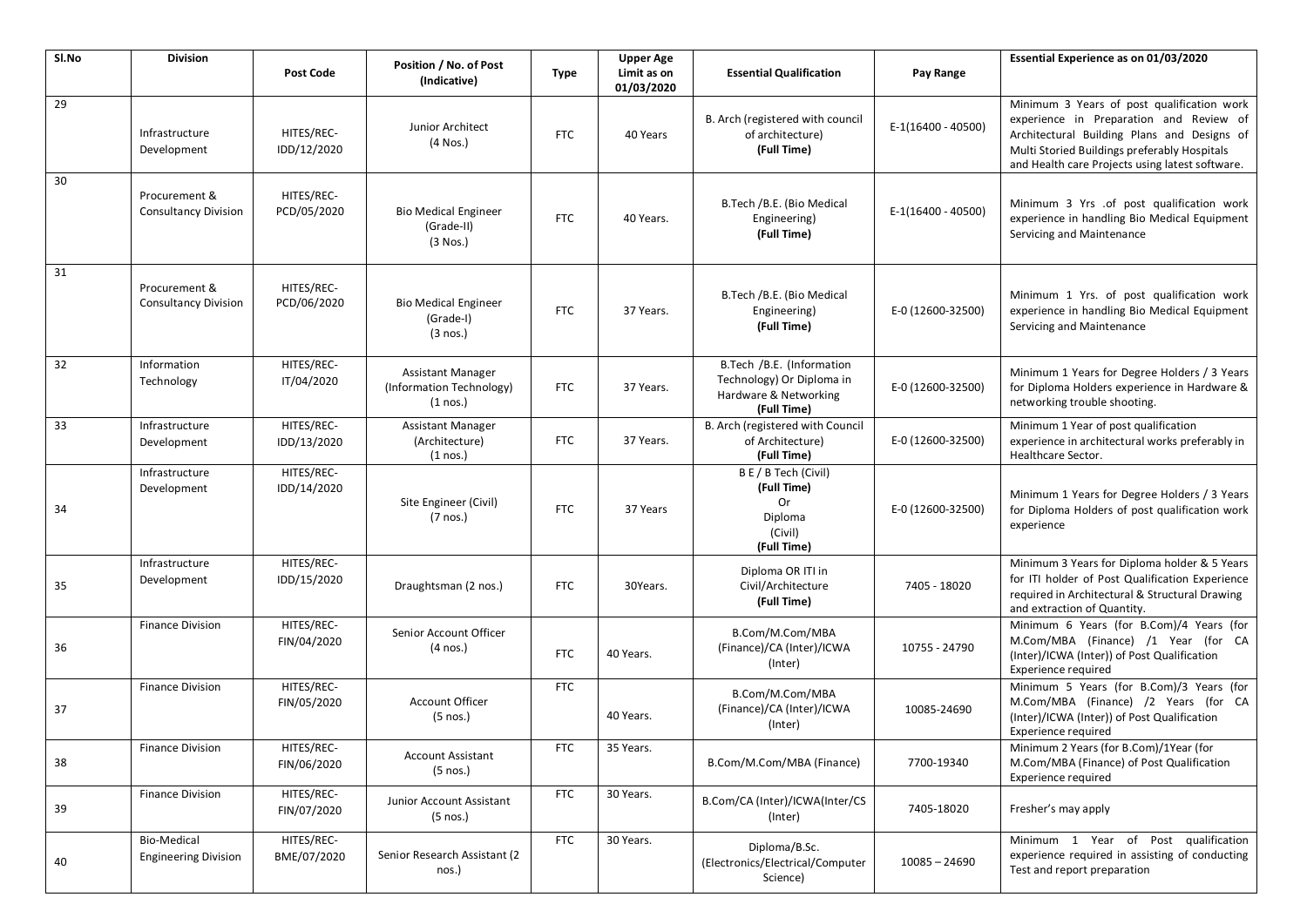| Sl.No | <b>Division</b>                            | <b>Post Code</b>          | Position / No. of Post<br>(Indicative) | Type       | <b>Upper Age</b><br>Limit as on<br>01/03/2020 | <b>Essential Qualification</b>                    | Pay Range     | Essential Experience as on 01/03/2020                                                                                                    |
|-------|--------------------------------------------|---------------------------|----------------------------------------|------------|-----------------------------------------------|---------------------------------------------------|---------------|------------------------------------------------------------------------------------------------------------------------------------------|
| 41    | Bio-Medical<br><b>Engineering Division</b> | HITES/REC-<br>BME/08/2020 | Technician (2 nos.)                    | <b>FTC</b> | 30Years.                                      | ITI (Electrical/Mechanical)<br>(Full Time)        | 8075-20670    | Minimum 1 Year of Post qualification<br>experience required in assisting of conducting<br>Test and measurements                          |
| 42    | Infrastructure<br>Development              | HITES/REC-<br>IDD/16/2020 | MIS Executive (1 no.)                  | <b>FTC</b> | 40 Years                                      | Diploma in Software<br>Engineering<br>(Full Time) | 10085 - 24690 | Minimum 3 Years post qualification experience<br>in preparation of MIS reports, presentations,<br>preferably for infrastructure projects |
| 43    | Infrastructure<br>Development              | HITES/REC-<br>IDD/17/2020 | Technical Analyst (2 nos.)             | <b>FTC</b> | 40 Years                                      | B.Tech/ B.E /Diploma<br>(Full Time)               | 7700 - 19340  | Minimum 1 Years for Degree Holders / 3 Years<br>for Diploma Holders of post qualification work<br>experience                             |
| 44    | HR & Admin                                 | HITES/REC-<br>HR/02/2020  | Office Boy (1 NO.)                     | <b>FTC</b> | 40 Years                                      | 10 <sup>th</sup> Pass                             | 4250 - 6750   | qualification<br>Minimum<br>Years<br>post<br>experience.                                                                                 |

\*candidates selected against the specified discipline may be posted to other relevant discipline as and when required and vice versa. Postings will be across the Country/Overseas locations at the discretion of Management.

## **2. COMPENSATION PACKAGE:**

## **For Regular Post:-**

In addition to basic pay of the Scale, the Executives are also entitled to IDA, HRA / Lease Accommodation, Perquisites, Medical Benefits, Performance Related Pay (PRP) etc. as applicable from time to time. Besides, other normal facilities, benefits such as EPF, Gratuity, leave encashment, etc. as per Rules are also available. Apart from these HITES offers excellent career progression opportunities for the qualified professionals.

#### **For Positions on Fixed Term Contract Basis:-**

In addition to the Basic Pay + Dearness Allowance, the executives are also entitled for Annual Increment, EPF, Gratuity, Medical reimbursement, leave encashment, etc. as per Rules. Apart from these HITES offers excellent career progression opportunities for the qualified professionals.

## **3. EDUCATIONAL QUALIFICATION**

The qualification which qualifies the applicant should be from National Level institute of repute, recognized Indian universities under the full time/regular scheme only.

Article ship/Internship/Training/Dissertation during Professional courses will not be considered in Post Qualification Experience.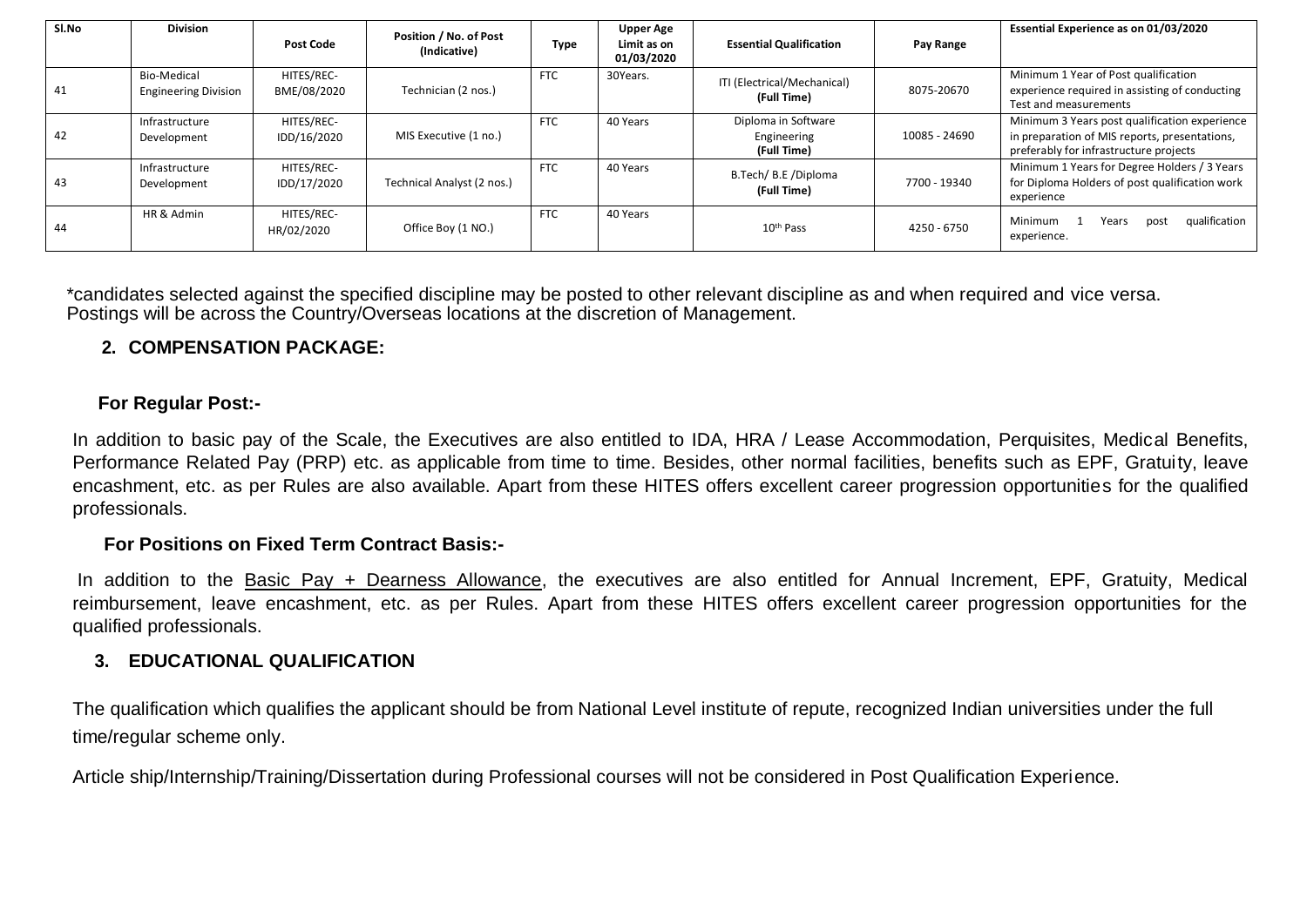# **4. GENERAL CONDITIONS:**

- (1) Only Indian Nationals need apply.
- (2) Appointment to the above mentioned posts will be on Regular / FTC basis. Applicants appointed on regular basis will be on probation as per rules for a period of one year. Appointment on FTC basis will be initially for a period of 3 years and renewable based on the performance of the candidate during the period / requirement of the organisation.
- (3) Selected candidates during the period of his/her employment will be required to serve at any location/ office of HITES situated across India.
- (4) Applicants currently working in PSE's under Central/State Government or any other autonomous Government organizations, applying for Regular positions must have worked for a minimum of 2 years as on 01/03/2020 in the next below pay scale for which the candidate is applying. Applicants currently working in Private Sector / Contractual employment at PSE's under Central / State Govt. or any other autonomous Government Organizations applying for any particular post should have minimum monthly emoluments as per the details below :-

| <b>Post Applying For</b>                 | <b>Candidates currently working in PSE's</b><br>under Central / State Government or any<br>other autonomous Government<br>Organizations should have minimum 2<br>years' experience in the next below scale<br>as below | <b>Candidates currently working in Private</b><br>Sector / Candidates currently working in<br>PSE's under Central / State Govt. or any<br>other autonomous Government<br><b>Organizations on Contract basis should</b><br>have minimum Gross Monthly<br>Emoluments as below :- |
|------------------------------------------|------------------------------------------------------------------------------------------------------------------------------------------------------------------------------------------------------------------------|--------------------------------------------------------------------------------------------------------------------------------------------------------------------------------------------------------------------------------------------------------------------------------|
| Deputy Vice President (Regular basis)    | Rs. 29100-54500 or equivalent                                                                                                                                                                                          | Rs.1,00,000/-                                                                                                                                                                                                                                                                  |
| Deputy General Manager (Regular basis)   | Rs. 24900 - 50500 or equivalent                                                                                                                                                                                        | Rs. 85,000/-                                                                                                                                                                                                                                                                   |
| <b>Senior Manager (Regular basis)</b>    | Rs. 20600 -46500 or equivalent                                                                                                                                                                                         | Rs. 70,000/-                                                                                                                                                                                                                                                                   |
| <b>Manager (Regular basis)</b>           | Rs. $16400 - 40500$ or equivalent                                                                                                                                                                                      | Rs. 55,000/-                                                                                                                                                                                                                                                                   |
| <b>Deputy Manager (Regular basis)</b>    | Rs. 12600-32500 or equivalent                                                                                                                                                                                          | Rs. 45,000/-                                                                                                                                                                                                                                                                   |
| <b>Assistant Manager (Regular Basis)</b> |                                                                                                                                                                                                                        | Rs. 30,000/-                                                                                                                                                                                                                                                                   |

(5) Depending on the requirement, the company reserves the right to cancel /restrict/ curtail/ increase the number of vacancies, if needso arises, without any further notice and without assigning any reason thereof.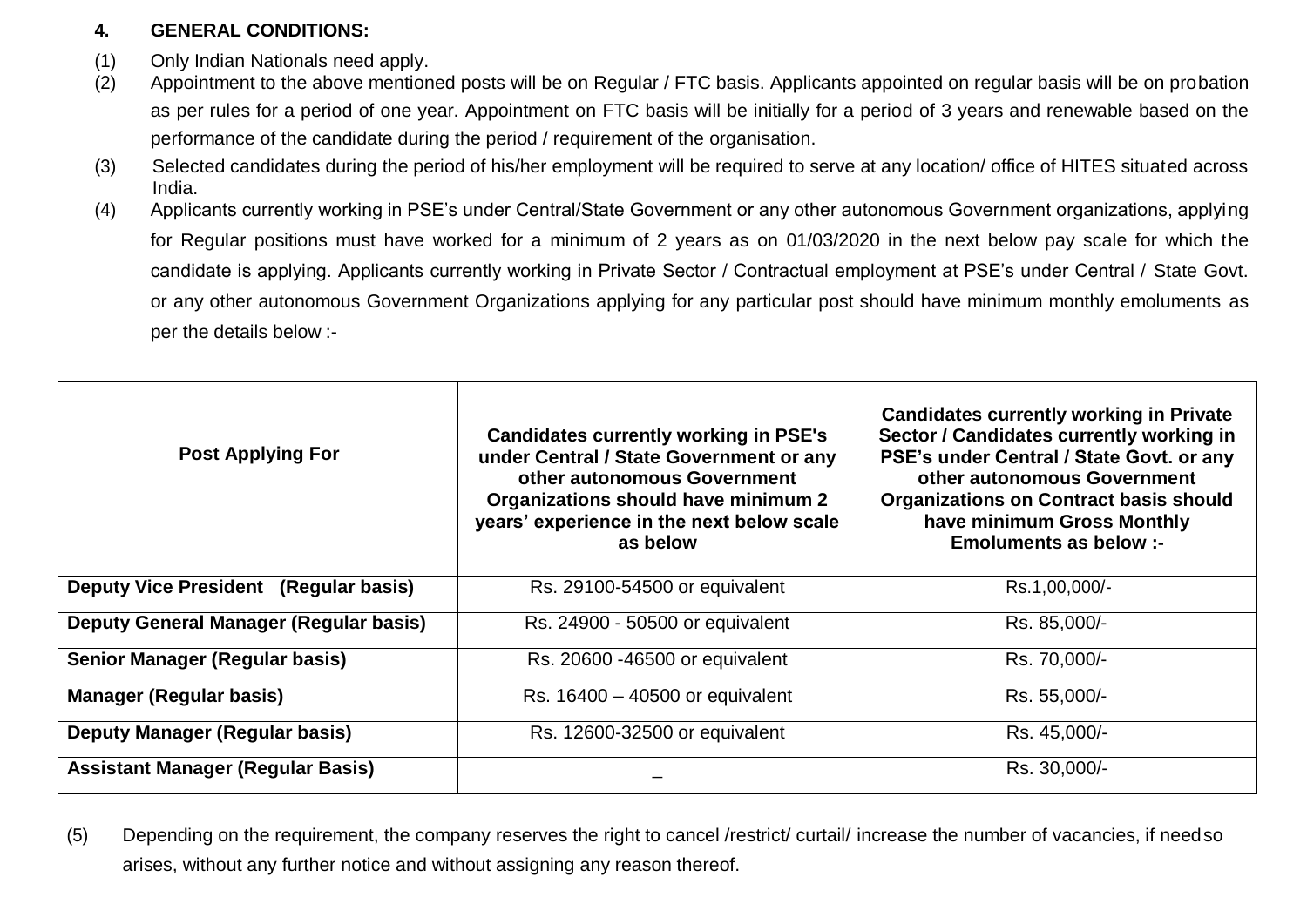- (6) Candidates may be considered for a lower post in case they are found otherwise suitable depending on their qualification experience, present position and performance in interview.
- (7) Only On-line mode of application will be accepted.
- **(8)** The cut off date for considering the age and experience of candidates will be taken as **01/03/2020.**
- (9) Internal candidates of HITES, currently working in lower scales will also be considered for selection on merit as per the criteria advertised.
- (9) Mere conformity to the job requirements will not entitle a candidate to be called for interview. Instead, depending upon the quantum of response of applications, the Management may, if found necessary, prescribe a competitive written test / personal interview or both or raise the Standard of Specifications to restrict the number of candidates to be called for interview. Depends upon the suitability of the candidates during interview they can be offered lower position for which they have applied also.
- (10) Applicants serving in Government / Public Sector Enterprises / Semi-Government organizations should apply through proper channel or produce 'No Objection Certificate' at the time of interview, failing which they will not be permitted to appear for the interview.
- (11) Appointment of selected candidates is subject to verification of Caste, Character and Antecedents, from the concerned authorities as per the rules of the Company.
- (12) Reservations and Age relaxation for different categories viz. SC/ ST/ OBC/ PWD/ Ex-servicemen etc., are as per Govt. of India Directives.
- (13) Age relaxation will be given to exceptionally experienced candidates.
- (14) Candidates belonging to SC/ST/OBC (non creamy layer) / PWD / Ex-servicemen category should enclose a copy of the certificate issued by the Competent Authority to that effect in the prescribed format by Govt. (Central / State). In case, the candidate fails to produce the certificate in support of their claim, his/her candidature will not be considered.
- (15) Candidates belonging to OBC category are required to produce the recently obtained OBC Certificate (Non-creamy layer) (not older than 6 months as on the date of advertisement) in the format prescribed by the Government (Central/State), issued by Competent Authority. In case, the candidate fails to produce the certificate in support of their claim, his/her candidature will not be considered.
- (16) Candidates belonging to PWD/Ex-Servicemen are required to furnish attested copies of certificates in support of their claim. In case, the candidate fails to produce the certificate in support of their claim, his/her candidature will not be considered.
- (17) The appointment of selected candidates will be subject to their medical fitness for such appointment based on Medical Examination as per the Directives of the Company.
- (18) No correspondence will be entertained with the candidates not short listed for interview.
- (19) Incomplete application or application will be rejected and no correspondence in this regard will be entertained.
- (20) Any corrigendum / addendum / errata in respect of this advertisement shall be displayed only on HITES website [www.hllhites.com](http://www.hllhites.com/) under the head of 'Careers'. No further press advertisement will be issued. Hence prospective applicants are advised to visit HITES website for latest update with regard to this advertisement.
- (21) Further, HITES reserves the right to cancel / restrict / enlarge / modify the recruitment / selection process of advertised post without any further notice or assigning any reasons whatsoever, if need so arises.
- (22) Applicants are advised to provide a valid e-mail ID in the applications and should be valid for minimum of one year from the date of this advertisement.
- (22) Management reserves the right to call or not to call any / all of the candidates who have responded against this advertisement.
- (23) Management will not be responsible for delayed receipt / non-receipt of On-line applications.